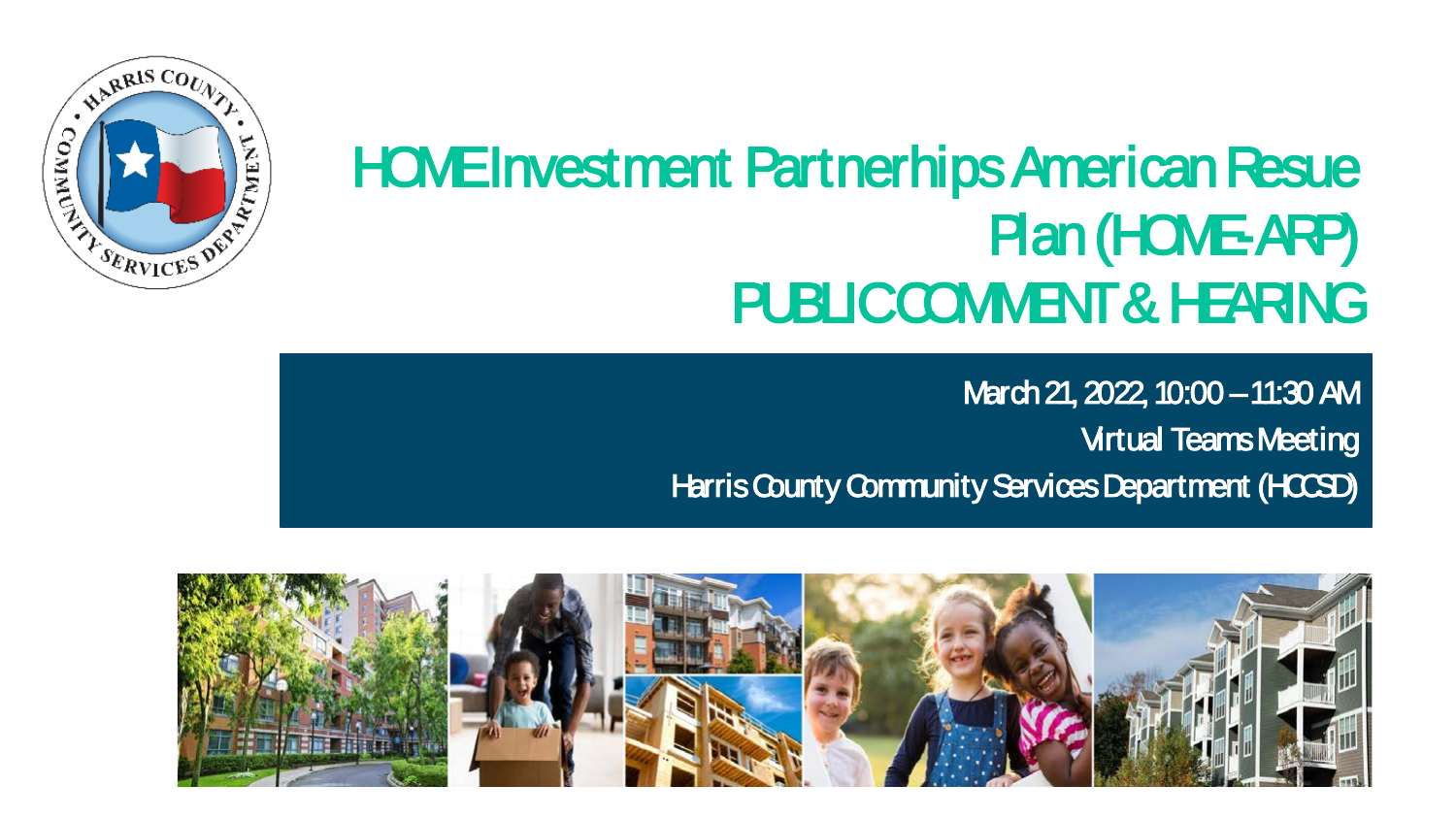### Public Hearing Agenda



Please type name & organization **Acceleration** What's Next in the chat

• Welcome & Check-in

- Program Requirements
- Eligible Uses of Funds
- Timeline
- Public Participation & Consultation
- Proposed Budget
- Public Comment Period
-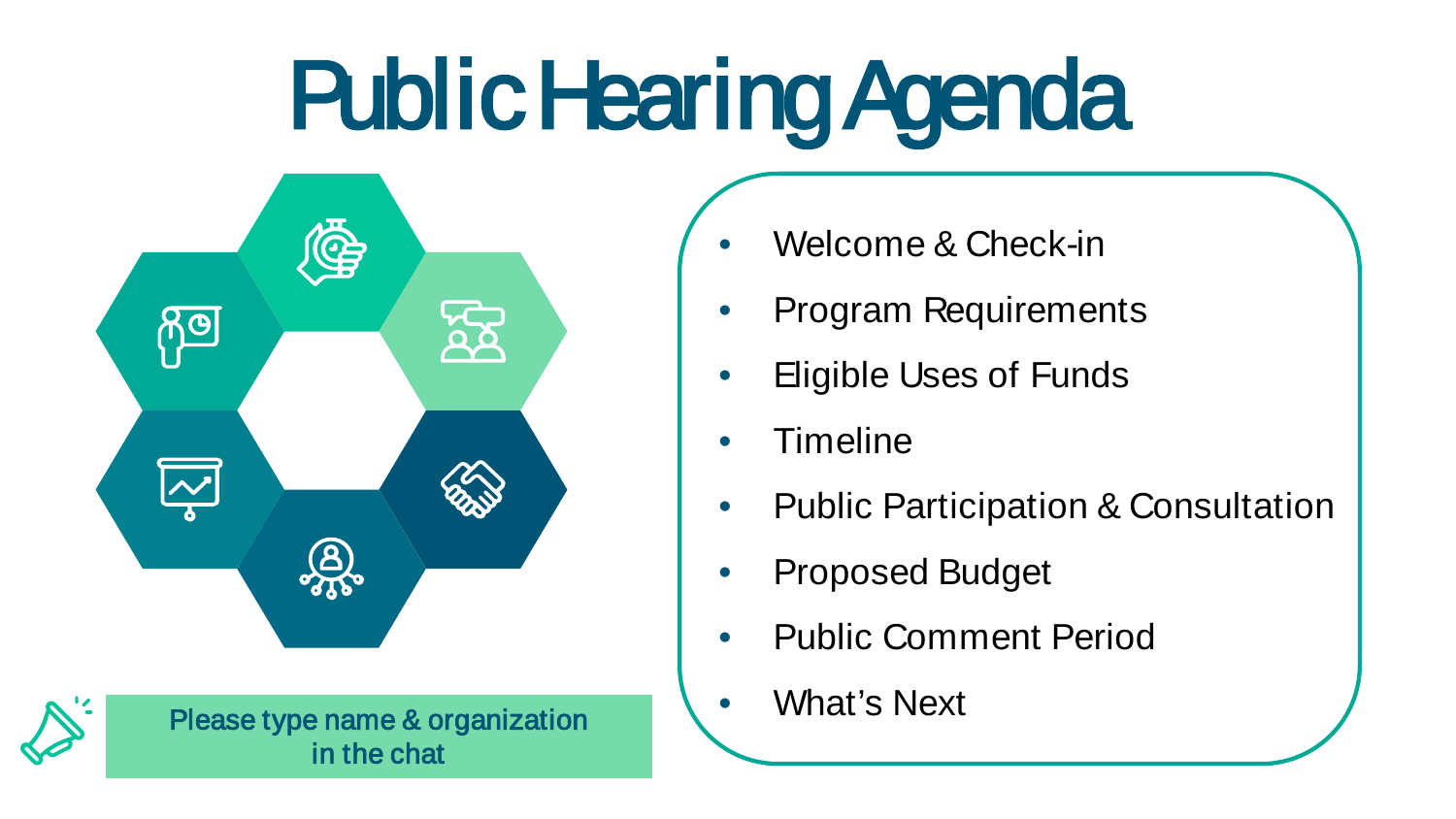

### Welcome

### Adrienne Holloway, Ph.D.

Executive Director, Community Services Department Harris County

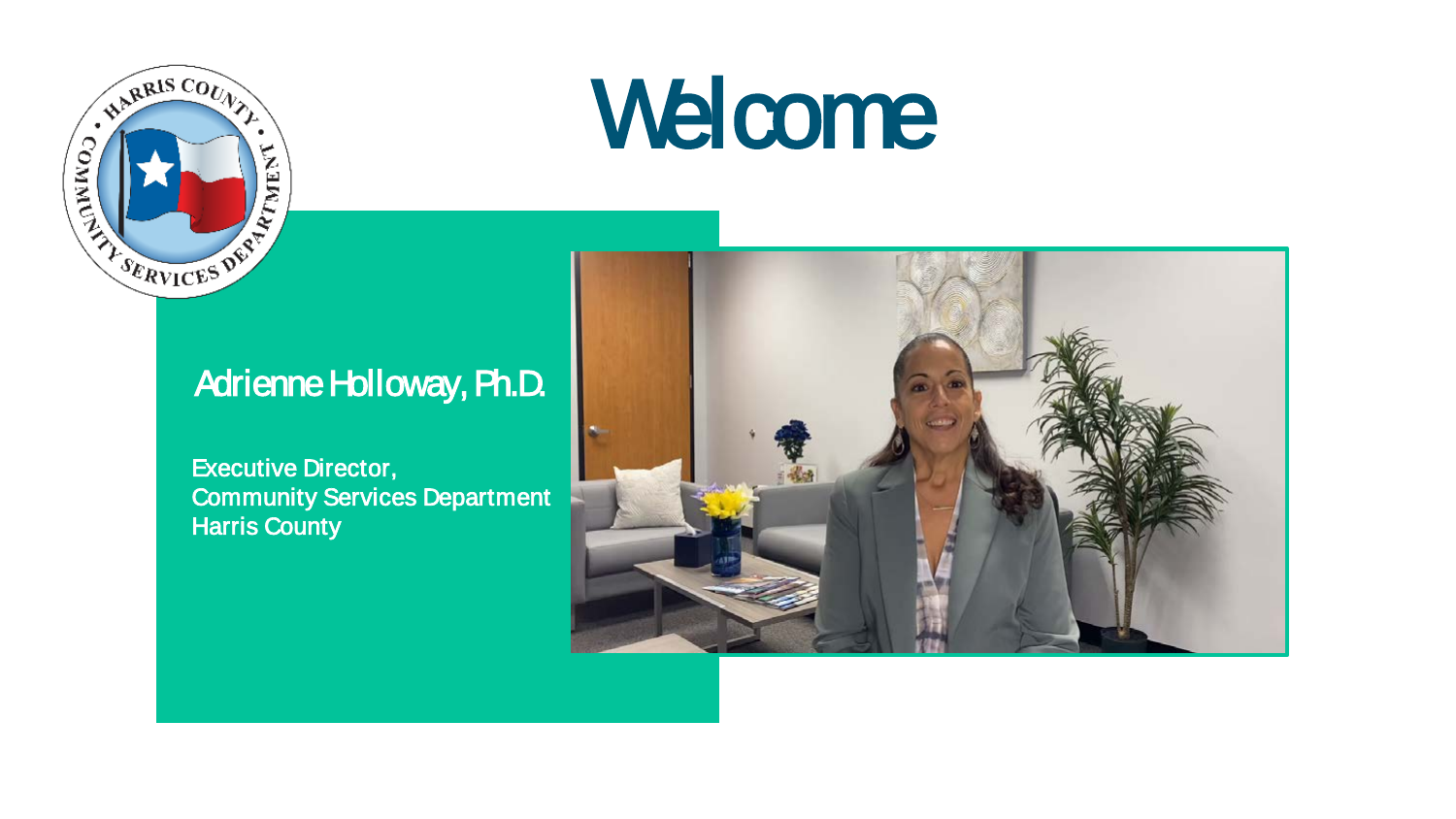

# Program Requirements

- The American Rescue Plan Act of 2021 ("ARPA") appropriated \$5 billion
- \$16.7 million allocated to Harris County to provide housing, supportive services, and shelter to individuals experiencing homelessness and other vulnerable populations
- Development of an Allocation Plan:

Consultation; Needs Assessment & Gap Analysis; Proposed Budget and Activities, Method of Distribution; Public Comment Period & Hearing; Submittal to HUD for Approval

• Funds must be committed and expended by 2030 and will be administered by HCCSD.







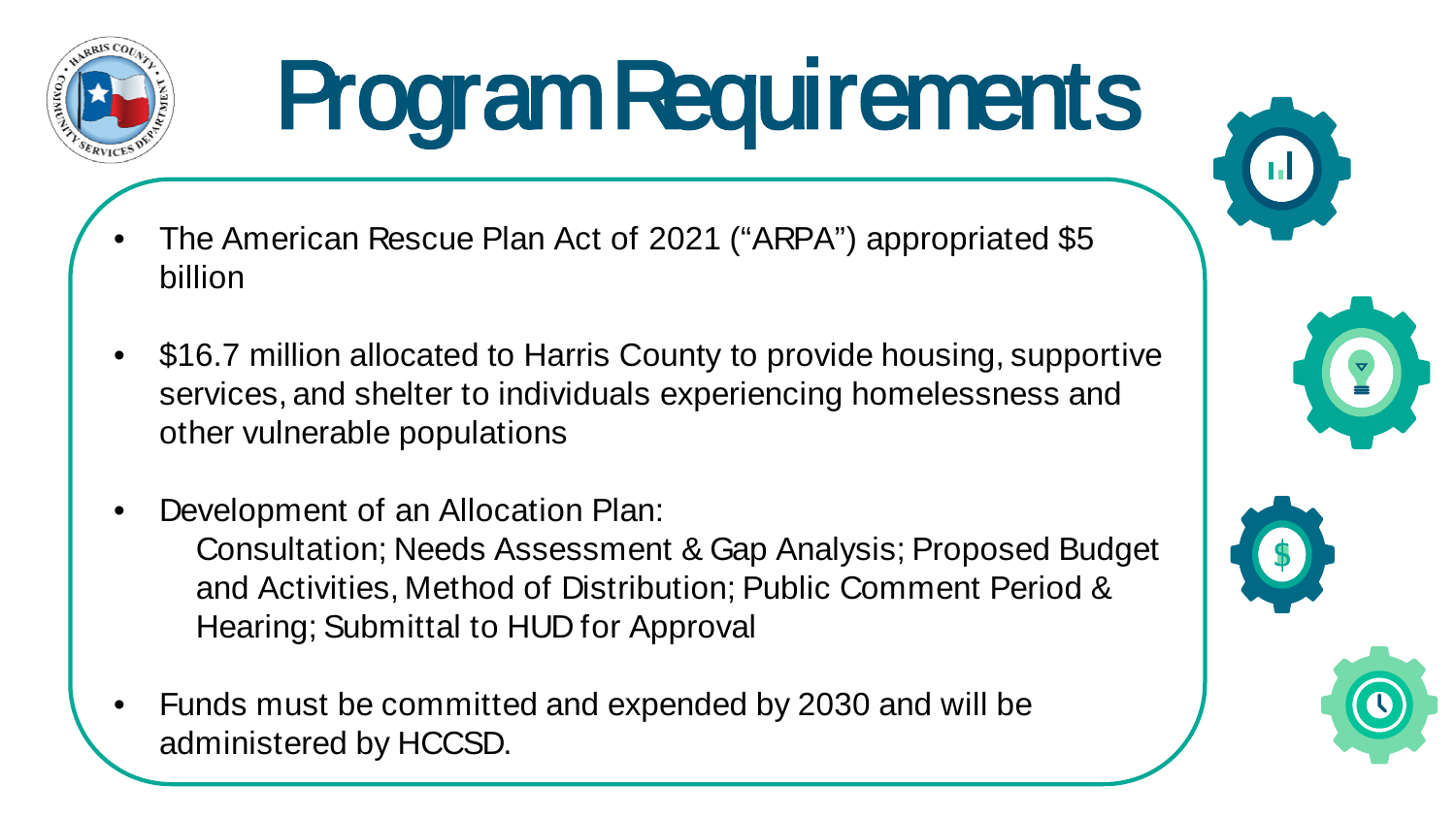### Eligible Uses of Funds

#### QUALIFYING POPULATIONS

Experiencing Homelessness

At Risk of Homelessness

Domestic Violence, Trafficking, Stalking, Sexual Assault

Other Vulnerable Populations







#### **ELIGBLE ACTIVITIES**

Production or Preservation of Affordable Rental Housing

> Tenant-Based Rental Assistance (TBRA)

Supportive Services

Development of Non-Congregate **Shelters** 

Veterans and their families **Operation** Operating Costs & Capacity Building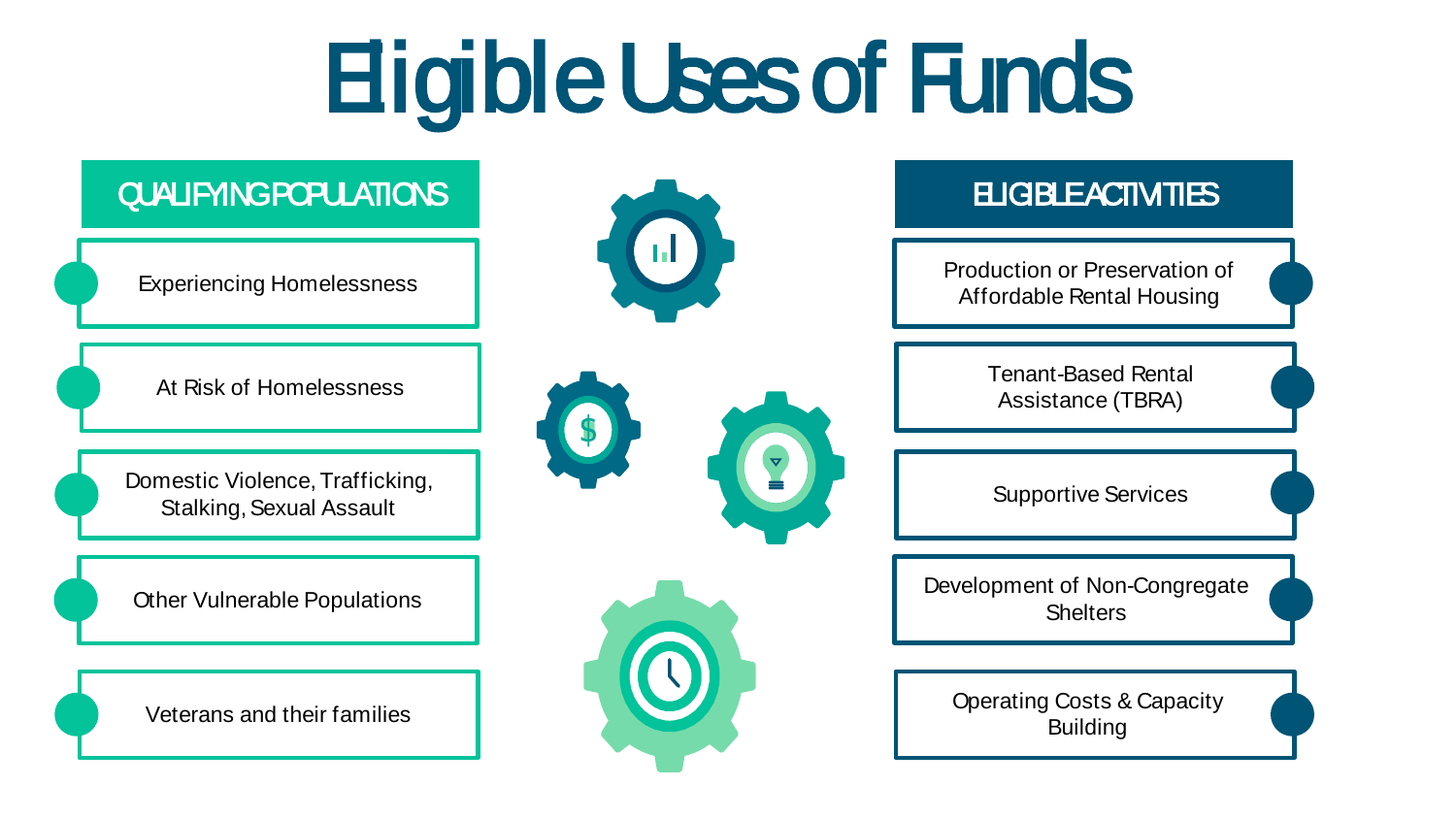### Needs Assessment

- HCCSD's Homeless Needs Inventory and Gap Analysis found that 3,768 beds for adults and 609 beds for families are necessary to meet the current demand in Harris County.
- Further analysis determined that almost 25,000 Harris County renters are currently considered to be at risk of homelessness due to low income and sub-standard housing conditions.
- Research from the Kinder Institute also indicates that in order meet the projected housing demand for low-income households, 47,550 new units will need to be constructed over the next decade.





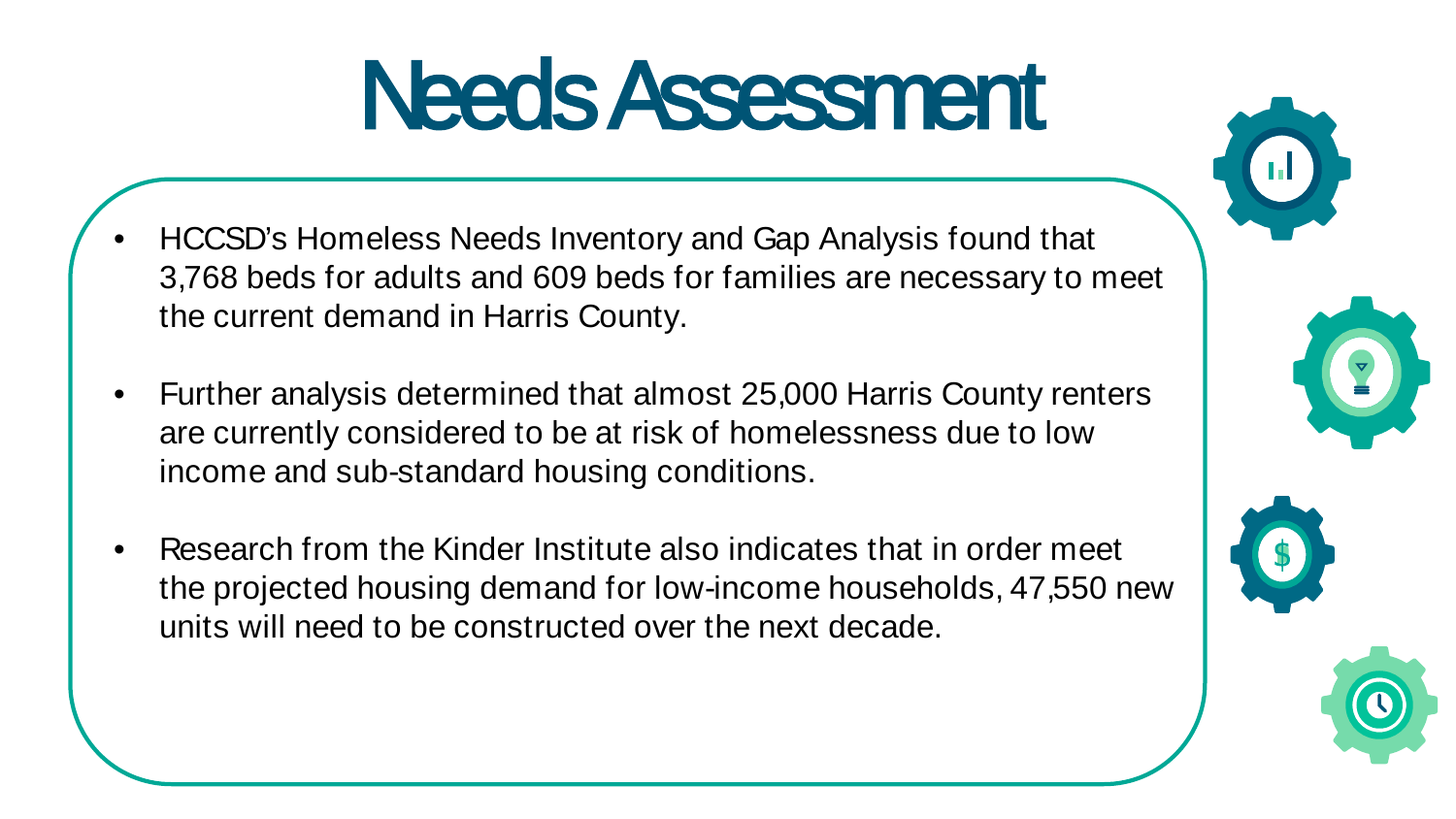### HOME-ARP Timeline



Amendment by April 29, 2022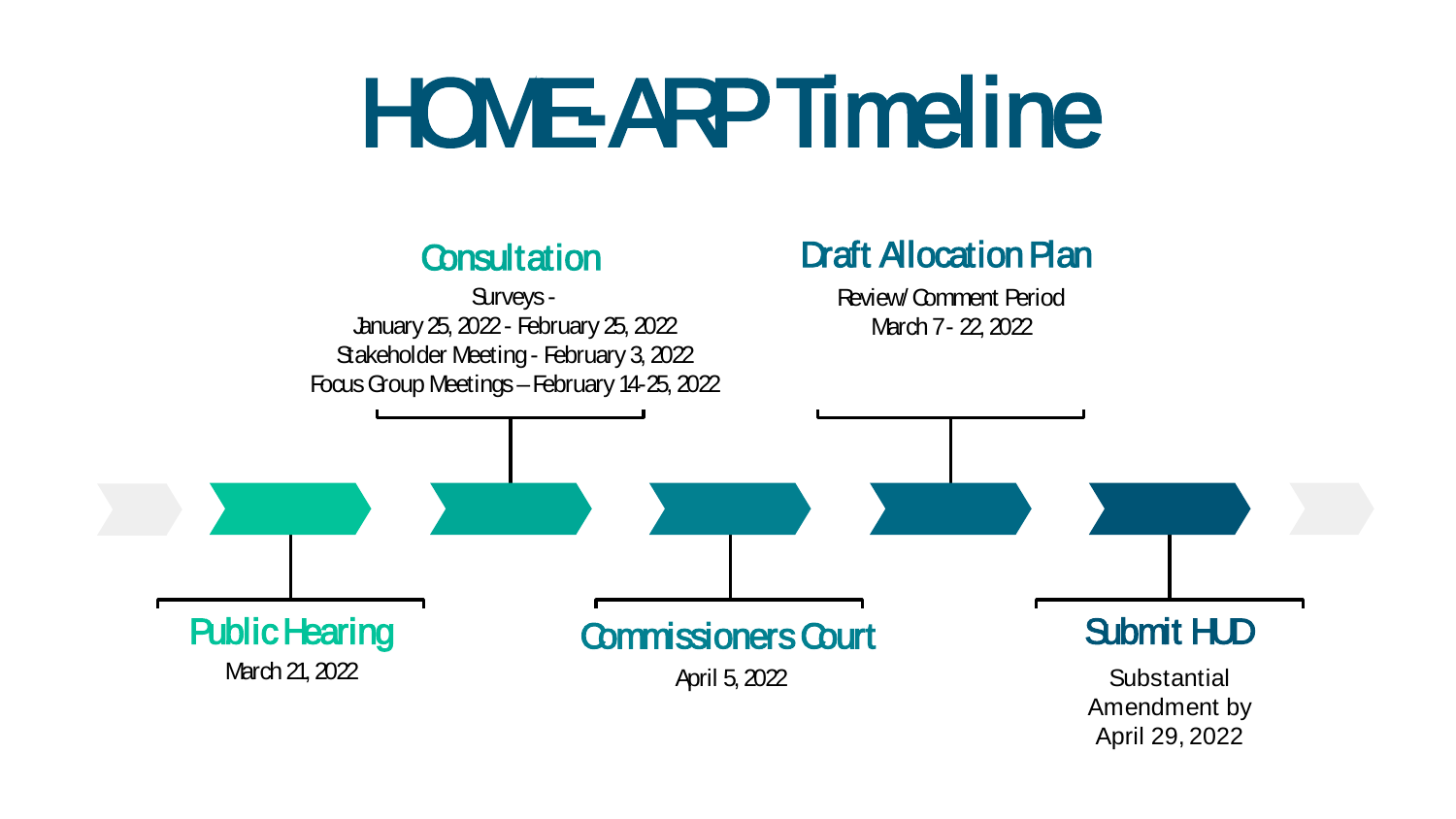### Public Participation & Consultation

#### **Surveys**

Community & Stakeholder – Jan. 25 – Feb 25, 2022. Received 135 survey responses.

#### **Meetings**

Stakeholder/Focus Group – Feb 3 – 25, 2022

#### Allocation Plan & Budget

Needs Assessment & Gap Analysis, Recommendations, and Proposed Budget

#### Public Comment & Hearing

Opportunity to provide feedback – March 7 – 22 by email, mail, or public hearing.



#### Survey Responses: HOME-ARP Stakeholder Funding Priorities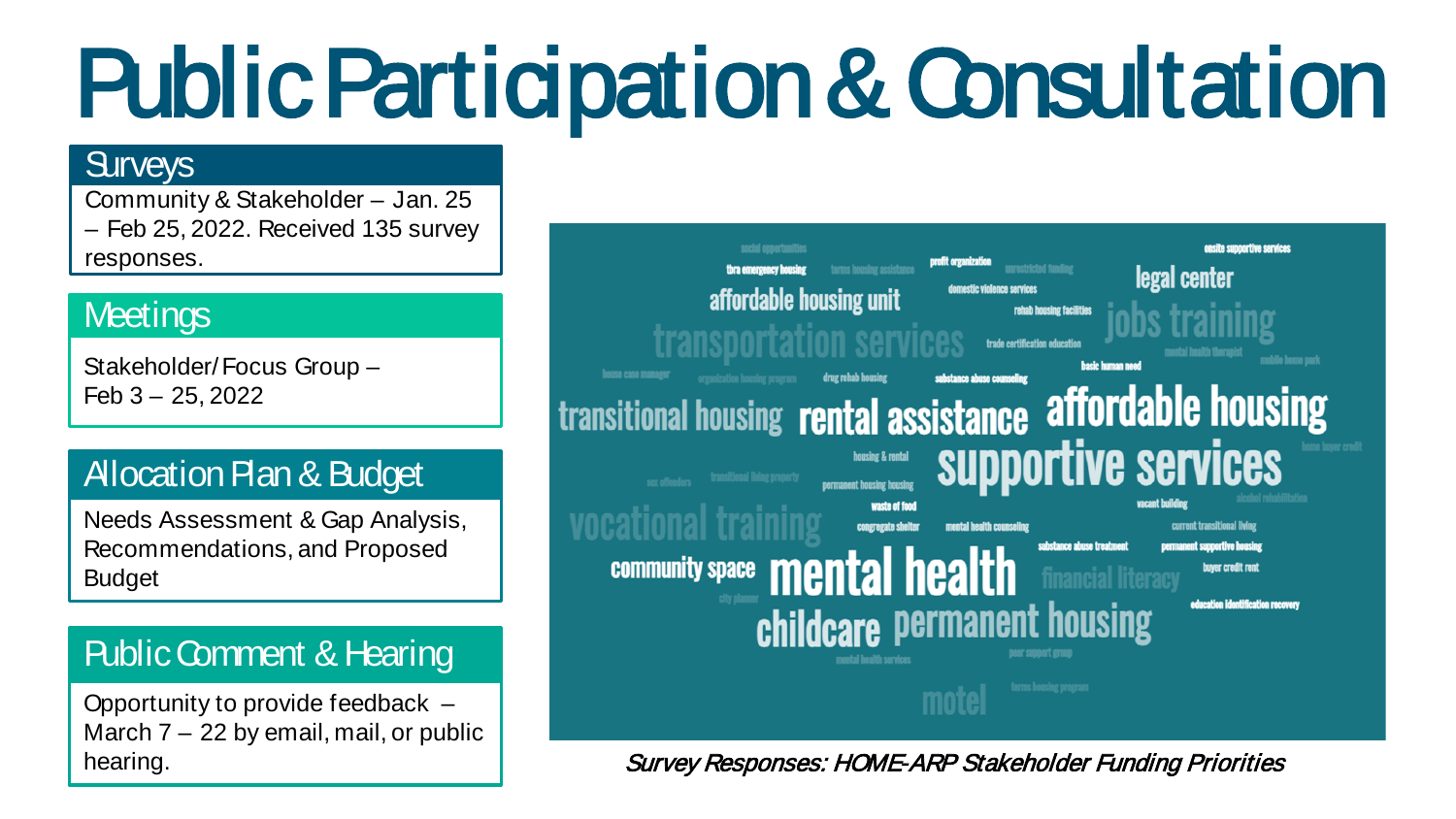### Survey Results of Priority Needs



#### Supportive Services - 73.4%

Housing counseling, homelessness prevention, childcare, job training, legal services, case management, moving costs, rental applications, and rent assistance

#### Affordable Housing –65.31%

Acquisition, construction, and rehabilitation of affordable rental housing (such as transitional or permanent housing)

#### Administrative Services – 57.14%

Implementing and coordinating programming, funding administrative services, networking between stakeholders and partners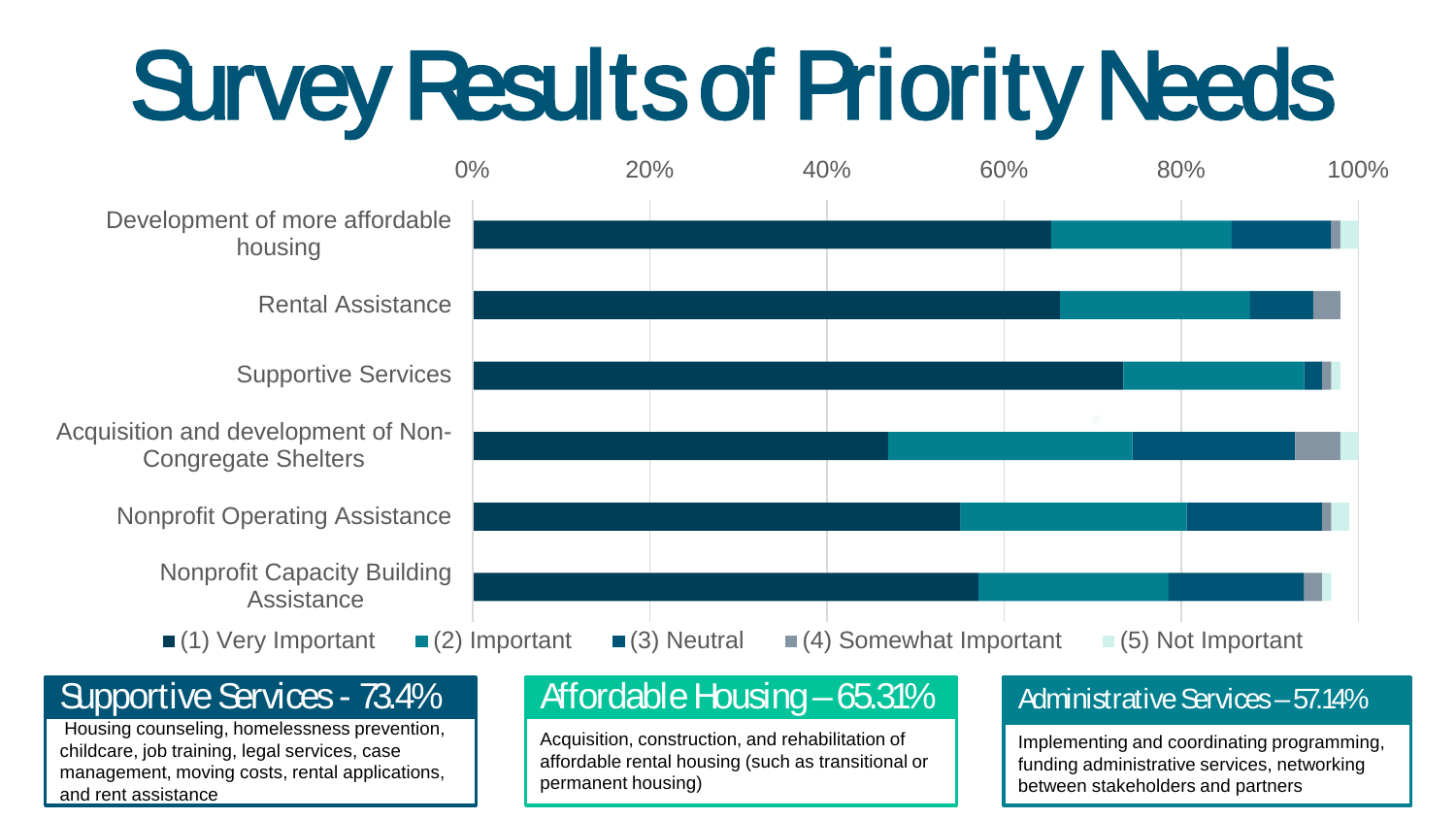### Proposed Use of Funds

| <b>HOME-ARP</b>                                 | <b>Amount</b>  | <b>Percentage</b> |
|-------------------------------------------------|----------------|-------------------|
| Expansion of Affordable Rental Housing<br>(PSH) | \$8,500,133.65 | 50.67%            |
| <b>Supportive Services</b>                      | \$4,500,000.00 | 26.83%            |
| CSD Administration and Planning                 | \$2,516,154.90 | 15.0%             |
| <b>Nonprofit Operating</b>                      | \$838,718.30   | 5.00%             |
| <b>Nonprofit Capacity Building</b>              | \$419,359.15   | 2.50%             |
| Total                                           | \$16,747,366   | 100%              |

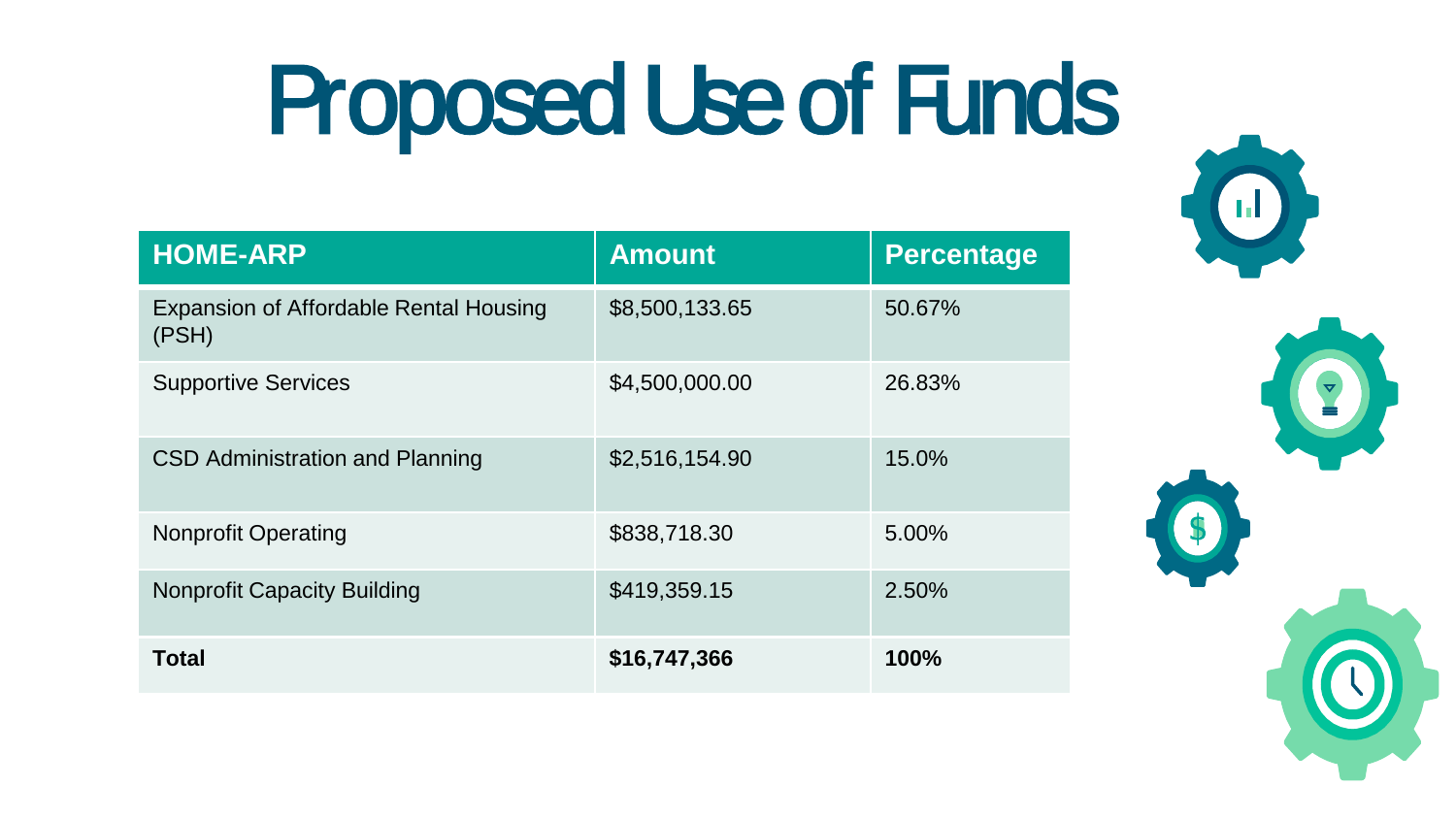### Public Comment & Hearing



#### GROUND RULES

Each speaker has 3 minutes to comment

Comments will be heard in the order they are received

Ways to comments: Raise hand or type name in chat

Summaries with responses will be included in the final Allocation Plan

Comments will be recorded & transcribed

SPECIAL NOTES

This is not a Q&A Public **Hearing** 

Comments will be accepted March 7 – 22, 2022

Commissioners Court has been moved to April 5, 2022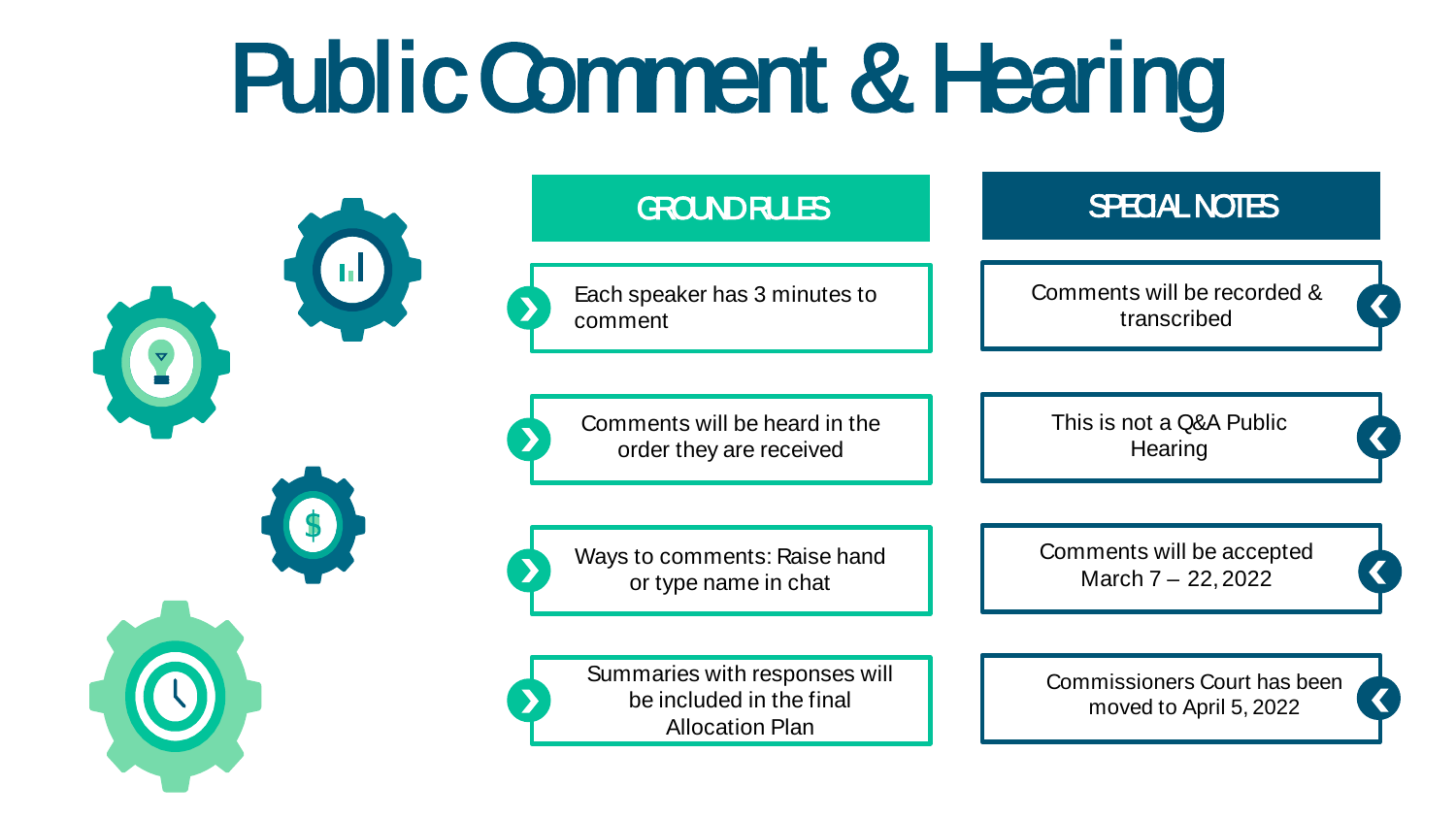- Written comments may be submitted by email to: [home\\_arp\\_comments@hctx.net](mailto:home_arp_comments@hctx.net)
- Commissioners Court date has been changed to April 5, 2022.
- The HOME-ARP Allocation Plan will be submitted to HUD for approval by April 29, 2022.
- After approval of the Allocation Plan, HCCSD will issue an RFP for the eligible activities and organizations will be able to apply. A notice will be sent to all interested parties when the RFP is issued.
- The draft HOME-ARP-Allocation Plan can be reviewed at: [https://housingandcommunityresources.net/home-american-rescue](https://housingandcommunityresources.net/home-american-rescue-plan-home-arp/)plan-home-arp/

#### Contacts

Donald Hughes , [Donald.Hughes @ cs d.hctx.net](mailto:Donald.Hughes@csd.hctx.net) Janeen Spates, Janeen. Spates @ csd.hctx.net Walter Peacock, [Walter.Peacock@ cs d.hctx.net](mailto:Walter.Peacock@csd.hctx.net)

### All comments will be accepted through Tuesday, March 22, 2022, COB. What's next





8410 Lantern Point Dr. Hous ton, Texas 77054 832-927-4700 [https ://cs d.harris countytx.gov](https://csd.harriscountytx.gov/)